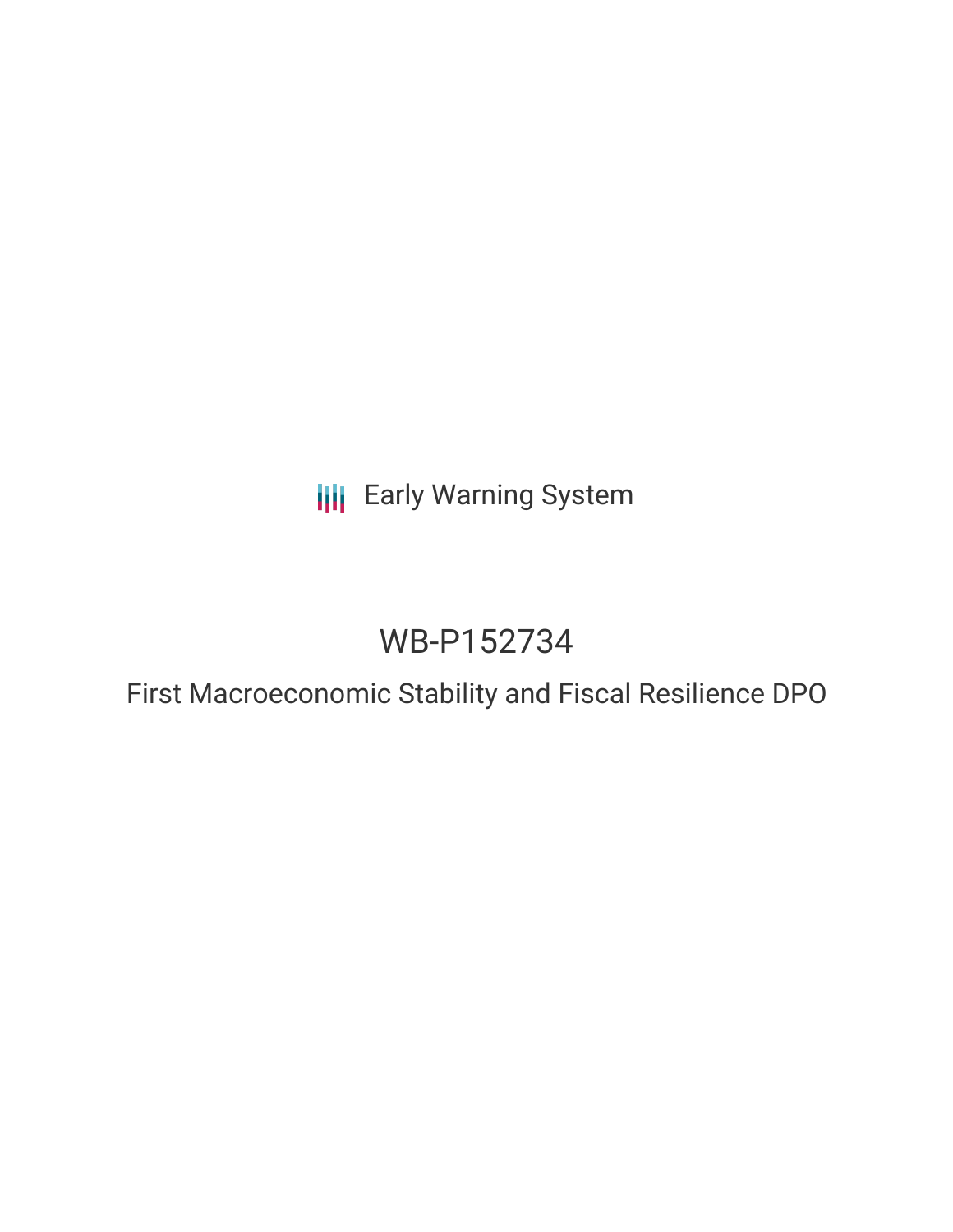

### **Quick Facts**

| <b>Countries</b>               | Myanmar                                 |
|--------------------------------|-----------------------------------------|
| <b>Financial Institutions</b>  | World Bank (WB)                         |
| <b>Status</b>                  | Approved                                |
| <b>Bank Risk Rating</b>        | U                                       |
| <b>Voting Date</b>             | 2017-04-27                              |
| <b>Borrower</b>                | Ministry of Finance - Budget Department |
| <b>Sectors</b>                 | Finance                                 |
| <b>Investment Amount (USD)</b> | \$200.00 million                        |
| <b>Project Cost (USD)</b>      | \$200.00 million                        |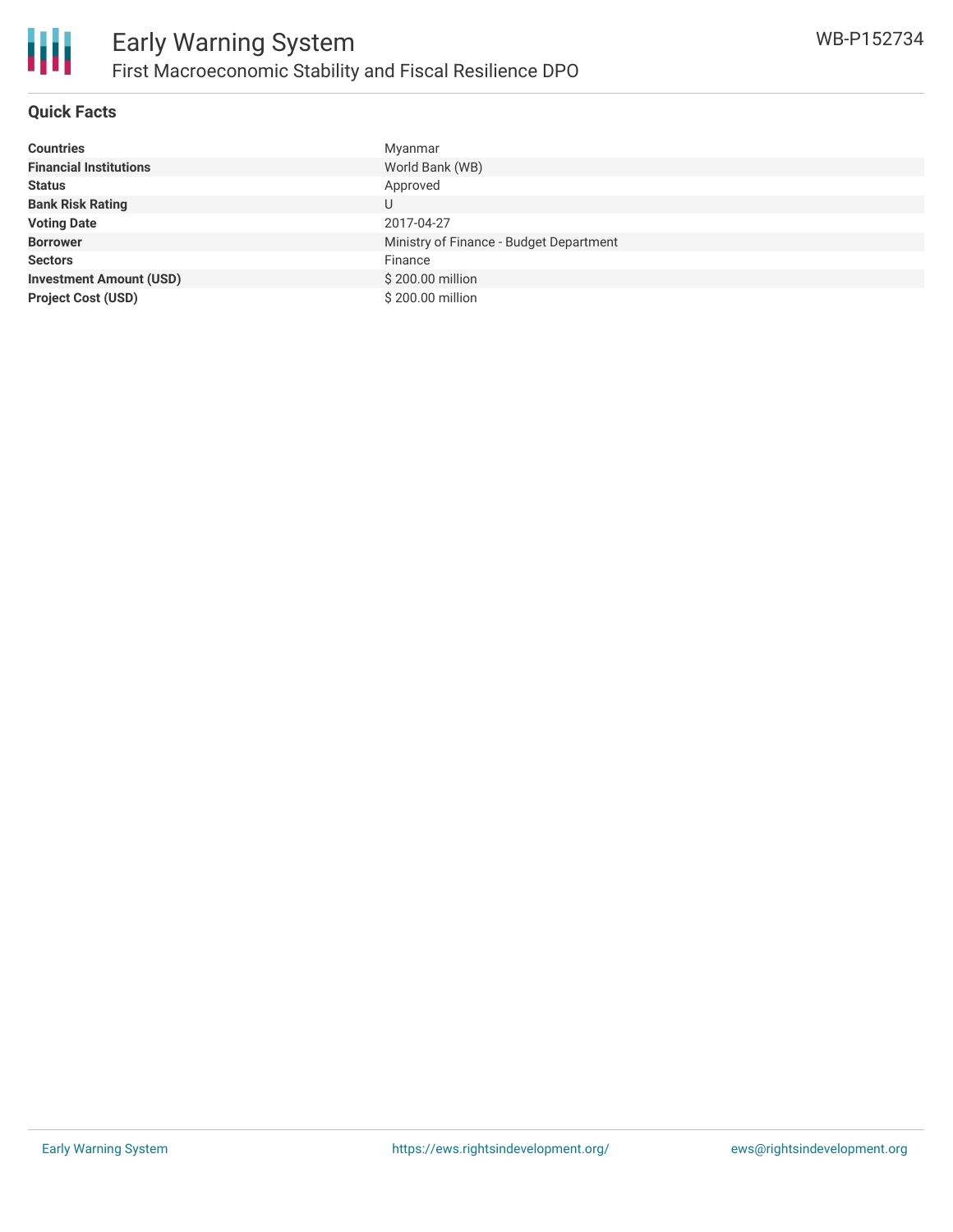

# **Investment Description**

World Bank (WB)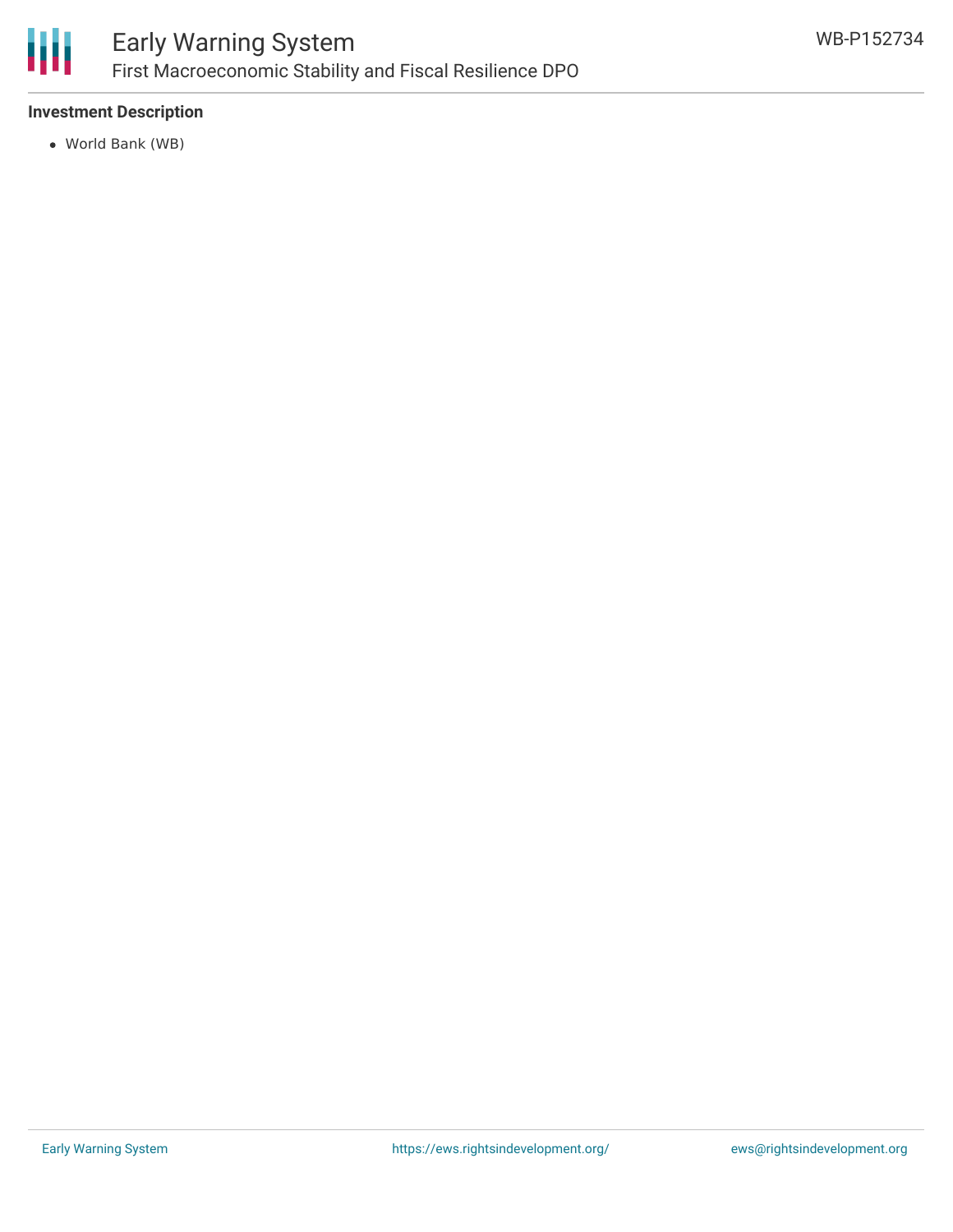

# **Contact Information**

Contact: Shabih Mohib Title: Program Leader Tel: + 66 89 483 4560 Email: smohib@worldbank.org Location: Bangkok, Thailand Contact: Habib Rab Title: Senior Economist Tel: + 95 1 654824/Ext 347 Fax: + 95 1 654825 Email: hrab@worldbank.org Location: Yangon, Myanmar

### ACCOUNTABILITY MECHANISM OF WORLD BANK

The World Bank Inspection Panel is the independent complaint mechanism and fact-finding body for people who believe they are likely to be, or have been, adversely affected by a World Bank-financed project. If you submit a complaint to the Inspection Panel, they may investigate to assess whether the World Bank is following its own policies and procedures for preventing harm to people or the environment. You can contact the Inspection Panel or submit a complaint by emailing ipanel@worldbank.org. You can learn more about the Inspection Panel and how to file a complaint at: http://ewebapps.worldbank.org/apps/ip/Pages/Home.aspx.